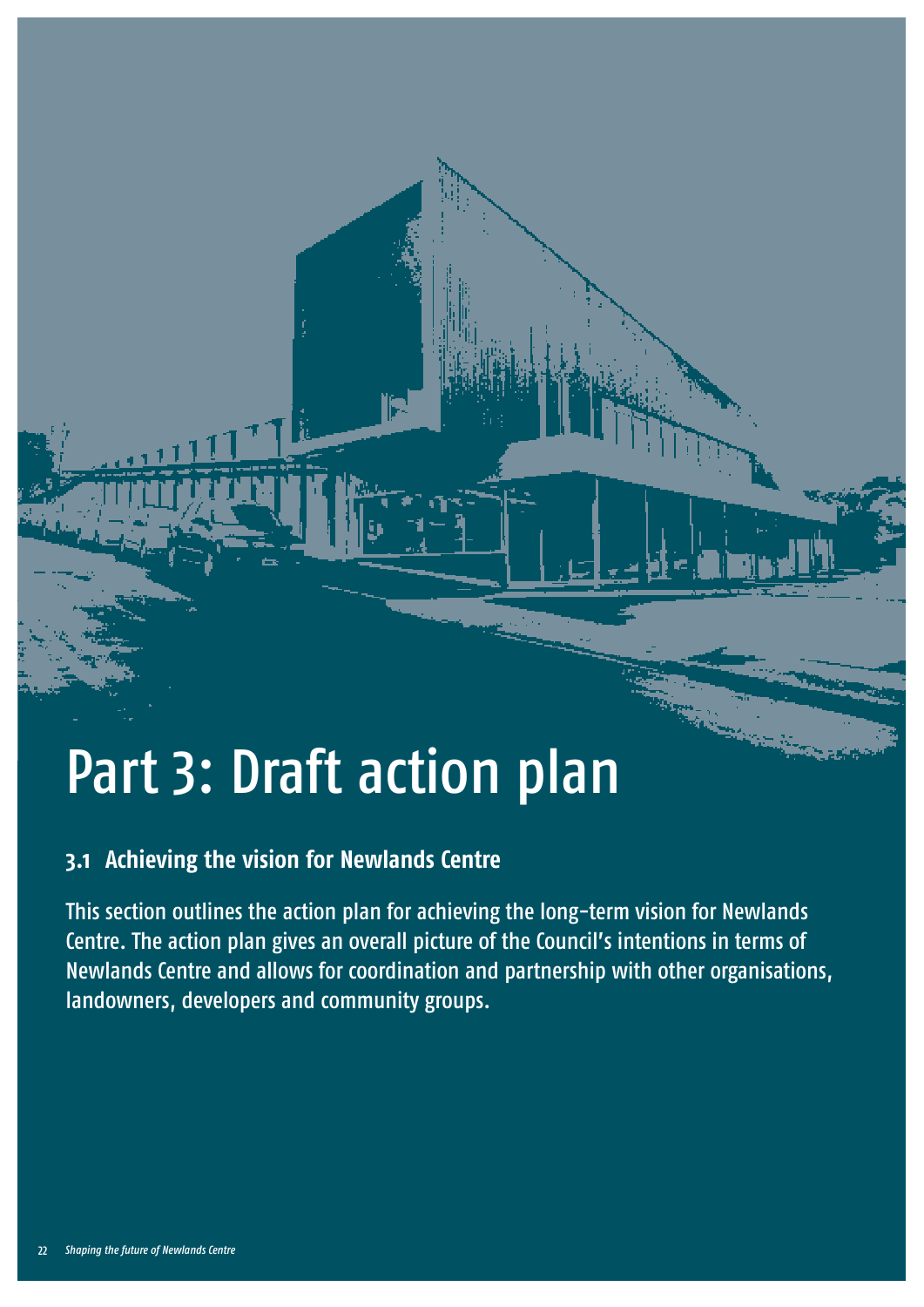Actions are set out in accordance with the following headings:

- **Our current actions** (Table 1)
- **Priorities for new funding** (Tables 2 and 3)
- **Working with others** (Tables 4, 5 and 6)
- **Working within the Council (Table 7)**
- **Monitoring and review** (Table 8).

The tables show the indicative timing for actions, their relative priority and resourcing implications. Flexibility has been built into the Action Plan to recognise that some actions require further feasibility testing, and also to enable work programmes and new proposals to be developed in more detail over time. It also recognises the linkages of many of the actions with other related projects and work programmes and their timeframes, including private sector development proposals.

Actions have been given a timeframe for implementation – these will assist work programme planning and funding applications, and help ensure the vision is affordable for the Council and the community. The timeframes used in the action plan align with the concept plan timeframes in section 2.3 of this Plan, that is:

- t **1–5 years** = short term
- 5-20 years = long term
- $\cdot$  **Ongoing** = continual action over time.

In terms of the importance of actions to achieving the vision, three levels of priority are identified:

- $\cdot$  **Priority 1** = essential to achieving the vision
- **Priority 2** = important to achieving the vision
- $\cdot$  **Priority 3** = valuable opportunity to achieve the vision as resourcing and funding becomes available.

#### A review provision is included in the action plan to ensure changes can be made to the Plan over time, and to enable progress to be measured.

## **3.2 Roles**

#### Role of local businesses, retailers, landowners and developers

While the Council will play an important role in realising the vision, the majority of the development opportunities identified will only be successfully achieved with buy-in, motivation and investment from private landowners and developers, businesses and retailers. The Council will work with these interests as much as it can to encourage and stimulate development activity and investment in order to achieve the goals set out in this town centre plan.

#### Role of Council

The Council's role in revitalising Newlands Centre will take several forms from supporting and promoting positive change, to directing investment in public works and improvements. The Council has a real opportunity to work collaboratively on public and private initiatives to ensure than any redevelopment and/or infrastructure proposals maximise benefits to the community.

#### Role of other stakeholders

Many of the opportunities proposed in this Centre Plan will only be successfully achieved in partnership with others, including the community. Key stakeholders and potential partners for the Council in the revitalisation of Newlands Centre include:

| Key stakeholders and potential partners                         | <b>Relevant issues/roles</b>                                                                             |
|-----------------------------------------------------------------|----------------------------------------------------------------------------------------------------------|
| Landowners, investors, developers and business owners           | Landowners; business owners; development of land and businesses                                          |
| <b>Business groups</b>                                          | Business-led initiatives; community networks                                                             |
| Residents groups and community groups                           | Community-led initiatives; community networks                                                            |
| Local schools                                                   | Primary and secondary education providers; landowners                                                    |
| Early childhood education providers (eg creches, kindergartens) | Early childhood education; landowners; community support<br>and networks                                 |
| Local churches and religious groups/associations                | Landowners; community support/ service/facility providers;<br>youth groups                               |
| Other community service providers                               | Community support and networks                                                                           |
| <b>Wellington Tenths Trust</b>                                  | Kaitiakitanga                                                                                            |
| Te Runanga o Toa Rangatira                                      | Kaitiakitanga                                                                                            |
| Greater Wellington Regional Council                             | Public transport strategy; park and ride facilities; bus services; travel<br>planning; regional planning |
| <b>Mana and Newlands Coach Services</b>                         | <b>Bus services</b>                                                                                      |
| <b>Ministry of Education</b>                                    | Schools; landowner                                                                                       |
| <b>Housing New Zealand Corporation</b>                          | Social and affordable housing provider; landowner                                                        |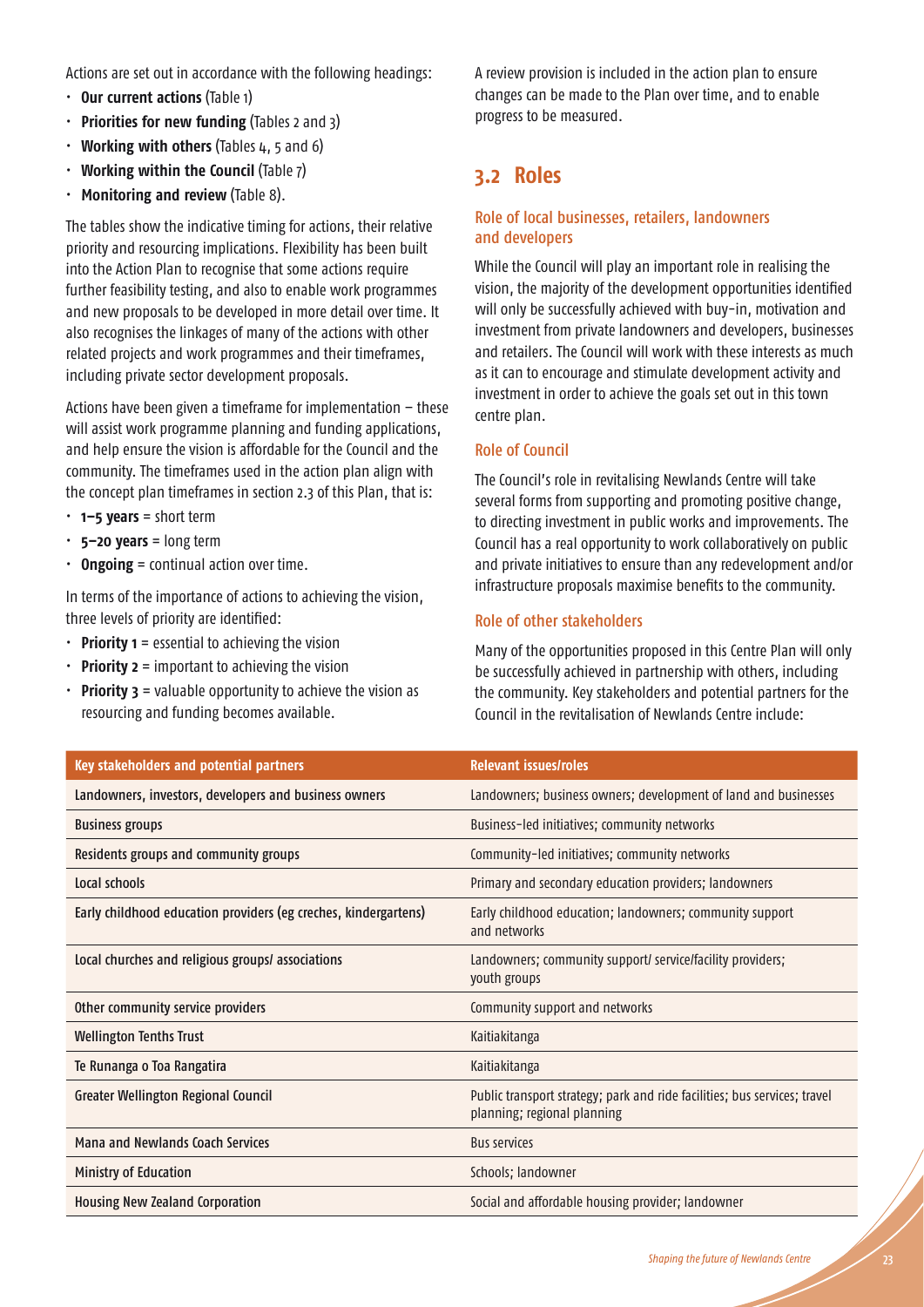# **3.3 Funding**

It is important to note that the availability of funding from the Council for new projects proposed in this Plan is not guaranteed. The prioritisation and funding of new proposals will be determined as part of future Long-Term Council Community Plan (LTCCP) and Annual Plan processes, when the Council considers new initiatives and weighs up the priority and funding to be given to individual projects across the city.

Some of the actions proposed can be achieved through existing or planned Council work programmes and budgets. Other actions may be able to be part-funded through other means, such as the re-investment of funding from the sale of Council land or other assets in and around Newlands Centre, or development contributions (for example improvements to Newlands Park).

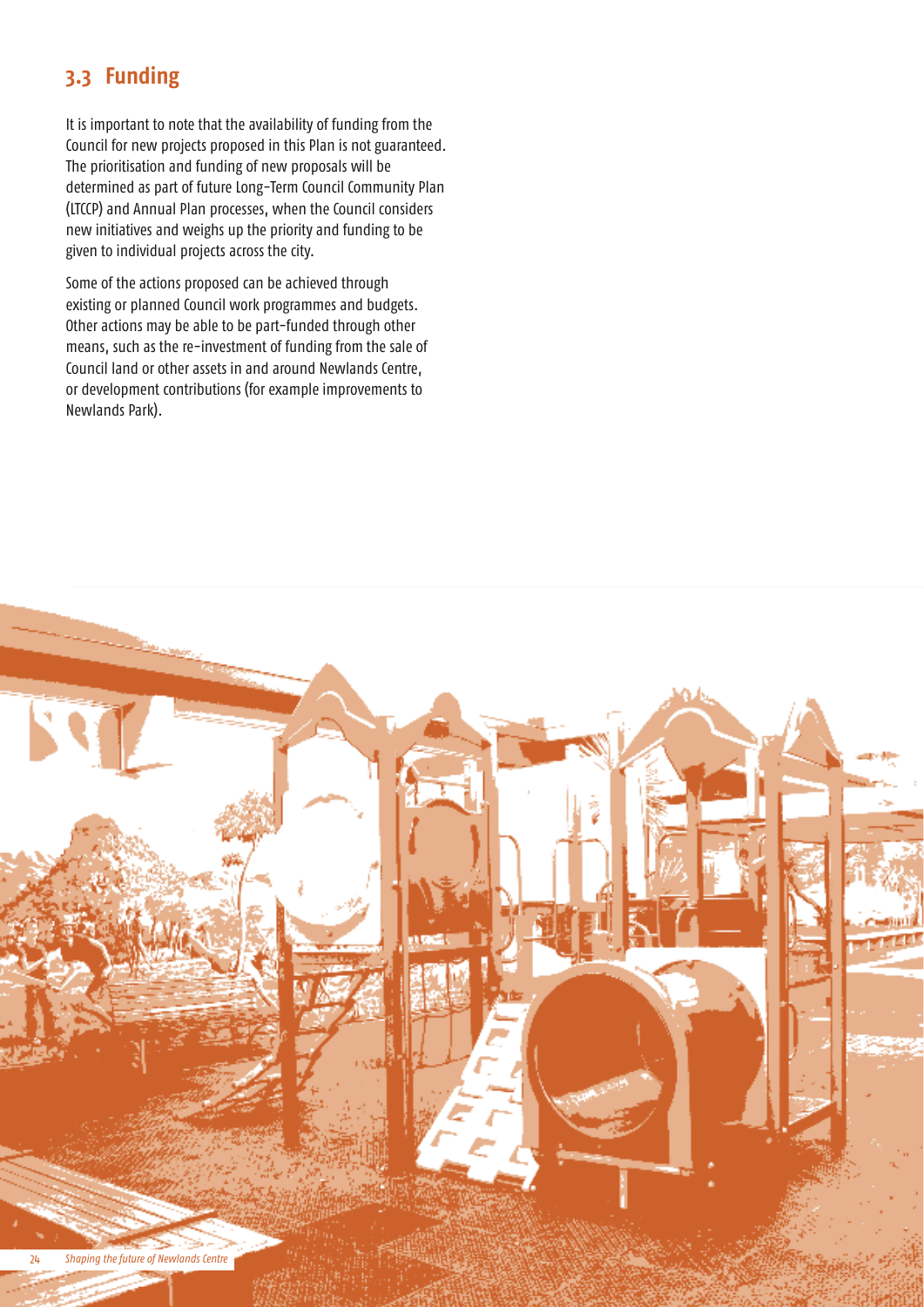# **3.5 Action Plan**

#### 3.4.1 Our Current Actions

Table 1 highlights that there are a number of projects and programmes currently underway (or committed to) that contribute to the achievement of the goals of the Newlands Centre Plan. These include the development and/or review of plans and policy frameworks, as well as upgrading and improving of Council owned infrastructure and assets.

#### **TABLE 1: KEY PROJECTS PLANNED OR UNDERWAY**

|                | <b>Action</b>                                                      | <b>Completion date</b>                                                                                                                                         | <b>Key linkages to Newlands Centre</b>                                                                                                                                                                                                                                                                                                                                                                                                                                            |  |
|----------------|--------------------------------------------------------------------|----------------------------------------------------------------------------------------------------------------------------------------------------------------|-----------------------------------------------------------------------------------------------------------------------------------------------------------------------------------------------------------------------------------------------------------------------------------------------------------------------------------------------------------------------------------------------------------------------------------------------------------------------------------|--|
| A <sub>1</sub> | District Plan<br>review: DPC $73 -$<br>suburban centres            | Hearing complete in mid<br>2010                                                                                                                                | New controls and design guidance for development in the centre zone. Will support<br>the aim of having higher quality and better designed buildings and spaces within<br>the Centre.                                                                                                                                                                                                                                                                                              |  |
| A <sub>2</sub> | Housing upgrade<br>programme -<br><b>Batchelor Street</b><br>flats | Construction scheduled for<br>2013-18 however proposal<br>to bring forward to 2012/13                                                                          | The upgrade will substantially improve the liveability and amenity of the housing and<br>surrounding open spaces, providing benefit for tenants as well as the surrounding<br>neighbourhood and the Centre itself. Bringing forward the upgrade construction date<br>will better align with the proposed supermarket development and McMillan Court car<br>park and public space upgrade, providing a significant boost to the attractiveness and<br>vitality of Newlands Centre. |  |
|                |                                                                    |                                                                                                                                                                | Note: The Plan includes an action to investigate the feasibility of undertaking a<br>comprehensive redevelopment of the Batchelor Street housing units - refer Action A18.                                                                                                                                                                                                                                                                                                        |  |
| A3             | Construction of<br>new public toilets<br>in Centre                 | Construction due<br>2011/12, but aligned with<br>supermarket development<br>and McMillan Court<br>car park / public space<br>$improvements - see$<br>Action A5 | The current public toilets are in a poor state of repair and are located on the site<br>proposed for the supermarket development. Council funding of \$120,000 for new<br>public toilets in this area has been identified for several years but construction has<br>been delayed in order to integrate with the proposed supermarket development and<br>associated car park and public space improvements.                                                                        |  |
| A4             | School travel plan<br>preparation                                  | Within 5 years                                                                                                                                                 | The Council is working with schools across the city to develop school travel plans<br>to help reduce congestion and to improve safety. Working with Newlands Primary<br>and Bellevue Primary to prepare a school travel plan will help increase safety in and<br>around the Newlands Road area and help address congestion issues.                                                                                                                                                |  |

## 3.4.2 Priorities for new funding

The 2009-19 LTCCP does not currently identify any capital funding for any upgrades or improvements works associated with the Newlands Centre Plan (excluding the funding for the new public toilets and the upgrade of the Batchelor Street flats). The Centre Plan identifies a number of actions that would significantly contribute to the revitalisation of Newlands Centre.

Table 2 identifies a key project considered essential to facilitating the proposed supermarket development and hence kick-starting revitalisation of the Centre. This project requires consideration as part of the 2011/12 Annual Plan process.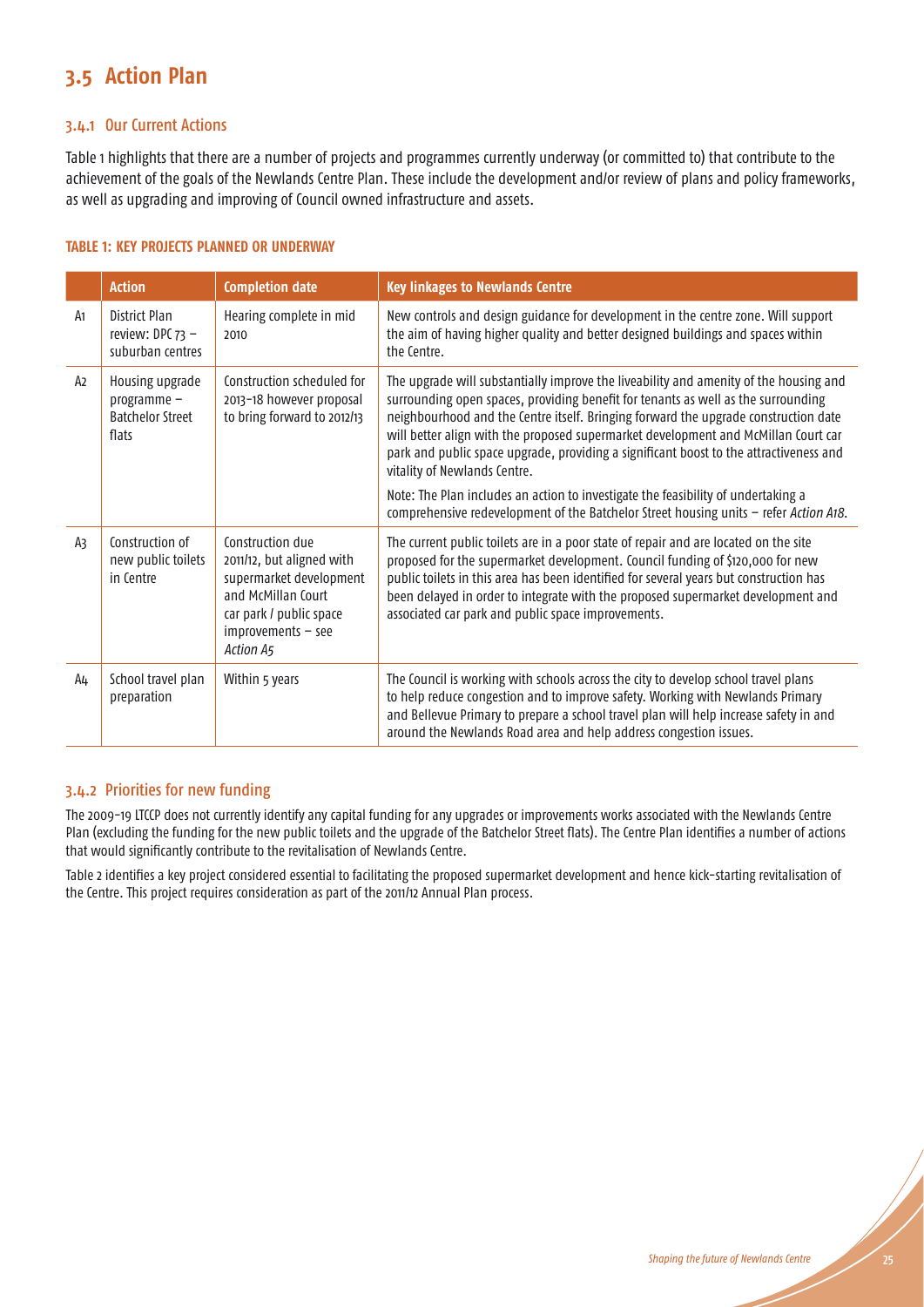#### **TABLE 2: ACTIONS ESSENTIAL TO SUPPORT REVITALISATION**

|    | <b>Action</b>                                                                                                                                                                                                                                                                                                                                                                                                                                                                                                                                                                                                                                                | <b>When</b>                                                                                                                    | <b>Priority</b> | <b>Resources</b>                                                                                                                                                                                                                                                                                                                                                                     | <b>Potential</b><br><b>partners</b> |
|----|--------------------------------------------------------------------------------------------------------------------------------------------------------------------------------------------------------------------------------------------------------------------------------------------------------------------------------------------------------------------------------------------------------------------------------------------------------------------------------------------------------------------------------------------------------------------------------------------------------------------------------------------------------------|--------------------------------------------------------------------------------------------------------------------------------|-----------------|--------------------------------------------------------------------------------------------------------------------------------------------------------------------------------------------------------------------------------------------------------------------------------------------------------------------------------------------------------------------------------------|-------------------------------------|
| A5 | McMillan Court car park upgrade and public space<br>improvements including improvements to:<br>• the main shopping centre entranceway from<br>Bracken Road<br>• the pedestrian access ramp and steps up from<br>Bracken Road into the shopping centre<br>• the key north-south pedestrian route (the link<br>from Stewart Drive past the existing shops to<br>Newlands Road)<br>• the junction of the north-south and east-west<br>pedestrian routes between the end of the existing<br>shops and the proposed supermarket.<br>Also includes implementation of parking restrictions<br>within McMillan Court to support shoppers and<br>short-stay visitors. | $1 - 5$ years<br>(short-term)<br>Critical link<br>to proposal<br>for new<br>supermarket $-$<br>helps facilitate<br>development | Priority 1      | New funding required. Reinvest<br>funds from any road stopping<br>and sale of Council-owned land.<br>· Indicative cost estimate: \$600k<br>approx. (requires further work<br>to finalise estimate for Annual<br>Plan consideration in 2011/12)<br>Requires input from<br>Infrastructure, Urban Design,<br>Property, Development Planning,<br>City Planning and Parks and<br>Gardens. | Businesses,<br>landowners           |

#### **TABLE 3: OTHER PROPOSALS FOR FUTURE FUNDING**

Table 3 identifies several other projects that are considered important for the revitalisation of Newlands Centre, but are of a lesser priority. These projects require further detailed investigation, design and costing to quantify and confirm their feasibility, design and cost. On completion of this work, projects would be included for consideration as part of future Annual Plan/LTCCP prioritisation processes.

|    | <b>Action</b>                                                                                                                                                                                                                                                                                                                                                                                                                                                                                                                                                                                           | <b>When</b>               | <b>Priority</b> | <b>Resources</b>                                                                                                                                                                                                                                                      | <b>Potential</b><br>partners                           |
|----|---------------------------------------------------------------------------------------------------------------------------------------------------------------------------------------------------------------------------------------------------------------------------------------------------------------------------------------------------------------------------------------------------------------------------------------------------------------------------------------------------------------------------------------------------------------------------------------------------------|---------------------------|-----------------|-----------------------------------------------------------------------------------------------------------------------------------------------------------------------------------------------------------------------------------------------------------------------|--------------------------------------------------------|
| A6 | Undertake additional planning studies to establish<br>the feasibility and design of the following<br>proposed projects:<br>(a) The proposed 'shared street' connection<br>between Batchelor Street and the main McMillan<br>Court shopping area (east-west link)<br>(b) The formalisation and upgrade of other car<br>parking areas within the centre including the<br>Council-owned land adjacent to the Tavern<br>(c) Upgrade/improvement of the key pedestrian focal<br>point/public space area between the existing<br>McMillan Court shops (under glass canopy).                                   | 1-5 years<br>(short term) | Priority 2      | New funding required.<br>Potential to align with the<br>McMillan Court car parking<br>upgrade and public space<br>improvements.<br>Requires input from<br>Infrastructure, Property,<br>Development Planning, City<br>Planning, Parks and Gardens and<br>Urban Design. | <b>Business</b><br>owners/<br>operators,<br>landowners |
| A7 | Investigate other pedestrian improvements in and<br>around Newlands Centre including:<br>· improved pedestrian safety and access in the<br>Newlands Road, Bracken Road, Stewart Drive and<br>Batchelor Street areas, including improved access<br>across Newlands Road connecting with Newlands<br>Park, schools and public transport<br>· kerb extensions to increase pavement widths and<br>reduce road widths at key pedestrian crossing/<br>access points and corners<br>· squaring off of the Bracken Road/Stewart Drive<br>corner to help reduce vehicle speeds and improve<br>pedestrian safety. | 1-5 years<br>(short term) | Priority 2      | New funding required.<br>Some elements may be able to<br>be funded from existing roading<br>improvement and pedestrian<br>safety budgets.<br>Requires input from Infrastructure<br>and Urban Design.                                                                  | Landowners                                             |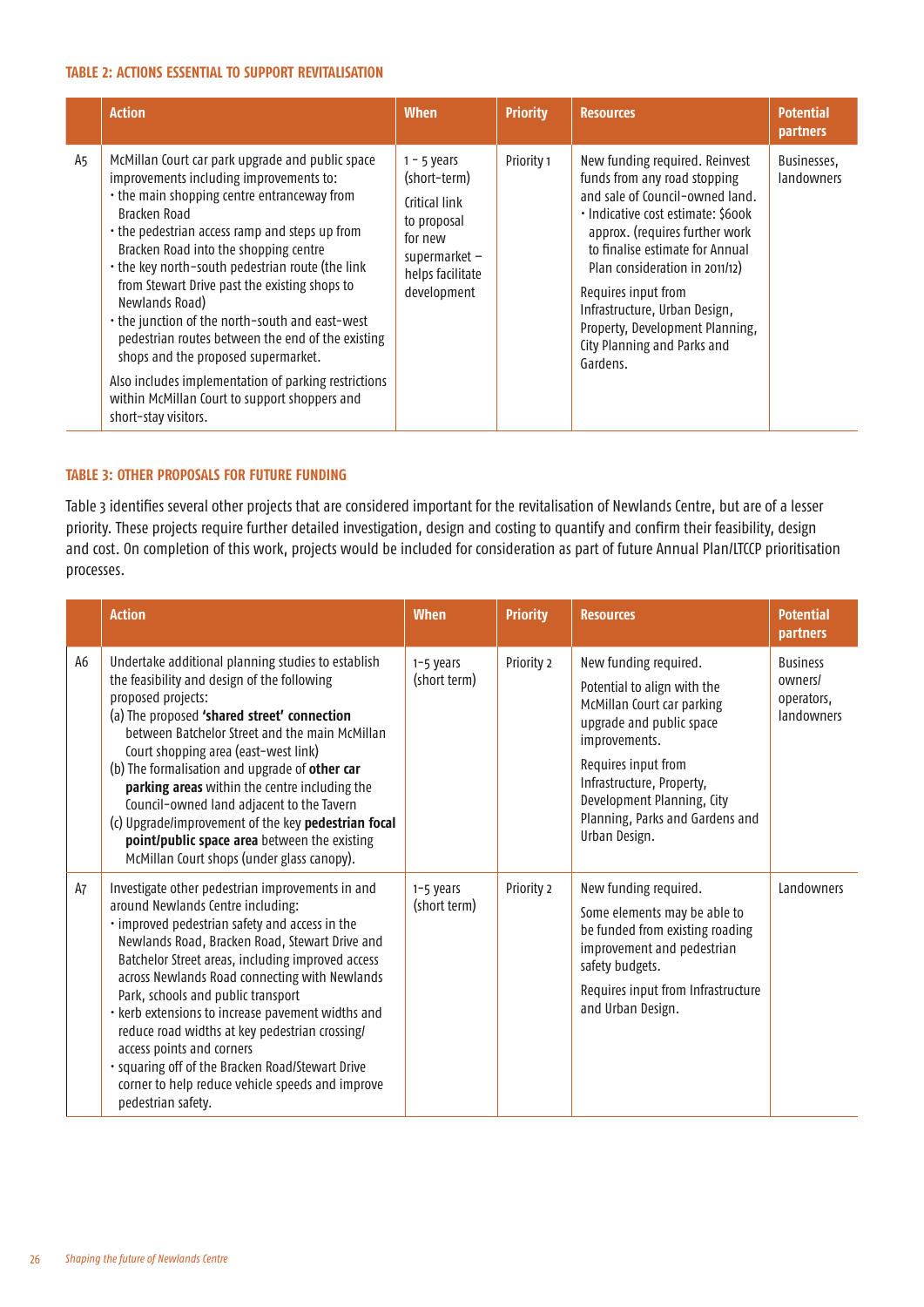## 3.4.3 Working with others

Achieving the vision and realising the opportunities in this Centre Plan will require partnerships and good working relationships between key public and private sector agencies (including the Council) and the community. Tables 4 and 5 identify key actions for the Council in working with others to achieve the Centre Plan's goals.

In addition, communicating the Centre Plan's vision is particularly important to achieving the goals of the Plan and to ensuring momentum is maintained in its implementation – see Table 6.

#### **TABLE 4: ENCOURAGING DEVELOPMENT OF KEY OPPORTUNITY SITES**

|    | <b>Action</b>                                                                                                                                                                                                                                                                                                                              | <b>When</b>                                                                                  | <b>Priority</b> | <b>Resources</b>                                                                                                                                  | <b>Potential</b><br>partners                           |
|----|--------------------------------------------------------------------------------------------------------------------------------------------------------------------------------------------------------------------------------------------------------------------------------------------------------------------------------------------|----------------------------------------------------------------------------------------------|-----------------|---------------------------------------------------------------------------------------------------------------------------------------------------|--------------------------------------------------------|
| A8 | Support revitalisation of key opportunity sites by working<br>with private owners and developers to better realise land<br>development opportunities and options, for example:<br>• the Tavern site<br>• Newlands Road shops<br>• the medical centre site<br>• the old bakery building<br>· existing retail shops fronting McMillan Court. | Initial focus<br>1-5 years, but<br>ongoing as<br>new private<br>developments<br>are proposed | Priority 1      | Existing resources.<br>Requires input from Project<br>Management Office, Urban<br>Design, Development<br>Planning, City Planning<br>and Property. | Landowners,<br><b>Business</b><br>owners/<br>operators |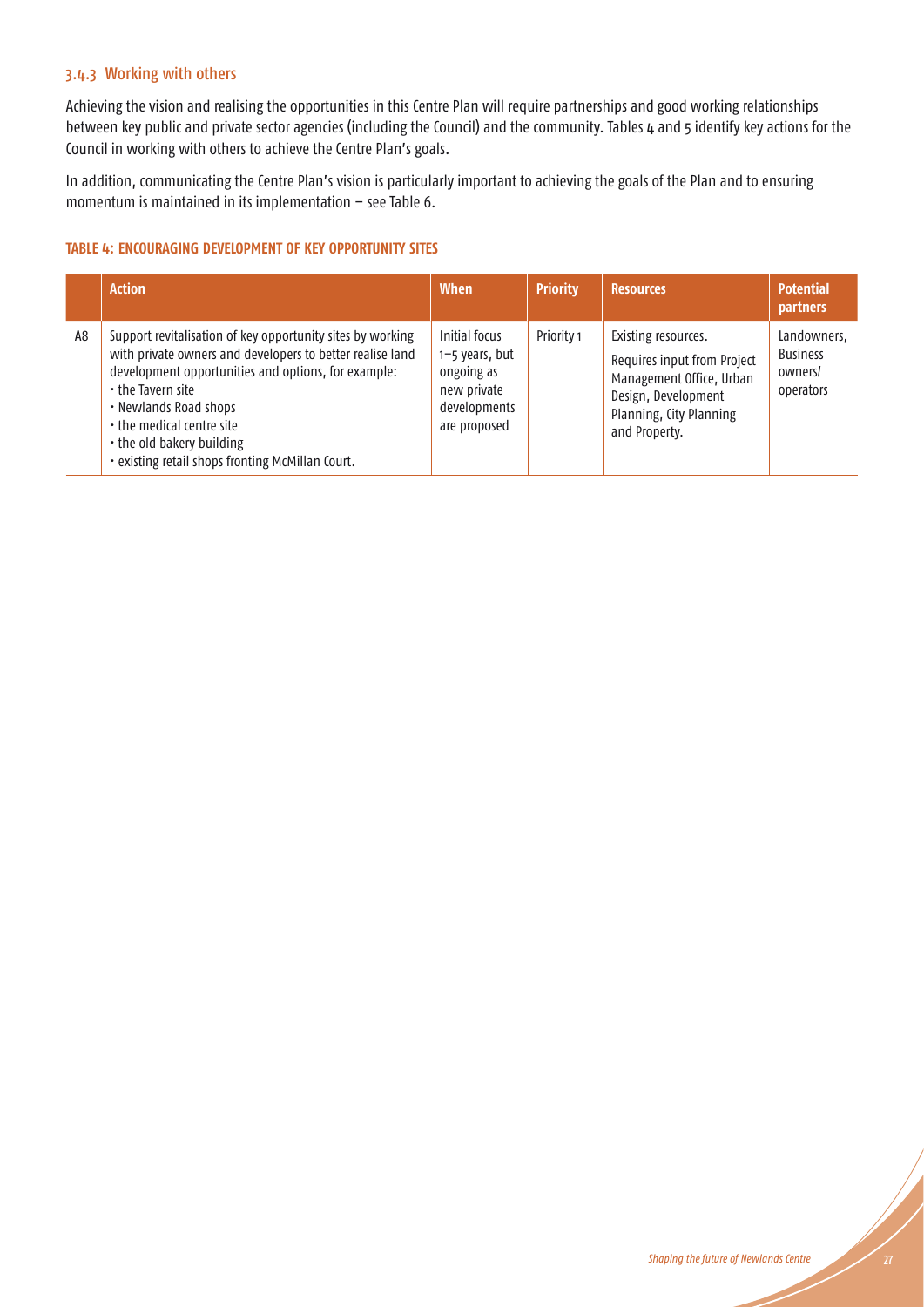#### **TABLE 5: WORKING WITH KEY STAKEHOLDERS**

|     | <b>Action</b>                                                                                                                                                                                                                         | <b>When</b>                                                   | <b>Priority</b> | <b>Resources</b>                                                                                      | <b>Potential</b><br><b>partners</b>                                 |
|-----|---------------------------------------------------------------------------------------------------------------------------------------------------------------------------------------------------------------------------------------|---------------------------------------------------------------|-----------------|-------------------------------------------------------------------------------------------------------|---------------------------------------------------------------------|
| A9  | Liaise with key public sector agencies to ensure consistency<br>with the Centre Plan aims, including:                                                                                                                                 |                                                               |                 | Existing resources.                                                                                   |                                                                     |
|     | a. Greater Wellington and local bus companies to ensure<br>integration and consistency with bus network plans.                                                                                                                        | <b>Ongoing</b>                                                | Priority 2      | Requires input from<br>Transport Planning.                                                            | GWRC,<br>local bus<br>companies                                     |
|     | b. Greater Wellington to ensure good pedestrian and cycle<br>links to public transport facilities and the provision of<br>secure bicycle parking areas within the centre and/or in<br>conjunction with public transport.              | <b>Ongoing</b>                                                | Priority 3      | Requires input from<br>Infrastructure, Transport<br>Planning.                                         |                                                                     |
|     | c. Housing NZ (and housing trusts) and developers to<br>investigate opportunities to provide affordable housing<br>and quality medium density housing within and around<br>the Centre.                                                | 1-5 years<br>(short term)                                     | Priority 3      | Requires input from City<br>Planning, Urban Design<br>and City Housing.                               | Developers,<br>land<br>owners,<br>Housing NZ,<br>property<br>trusts |
| A10 | As part of new private sector development proposals, work<br>with landowners, business owners and operators to:                                                                                                                       | Ongoing $-$<br>as private                                     | Priority 2      | Existing resources.<br>Requires input from Urban                                                      | Landowners,<br>business<br>owners /<br>operators                    |
|     | a. Ensure active building frontages and good quality<br>pedestrian provisions                                                                                                                                                         | development<br>proposals are                                  |                 | Design, Development<br>Planning, Infrastructure,                                                      |                                                                     |
|     | b. Ensure good design and layout of vehicle access, servicing<br>and car parking                                                                                                                                                      | proposed                                                      |                 | <b>City Planning</b>                                                                                  |                                                                     |
|     | c. Ensure good quality landscaping, planting and<br>surface treatments                                                                                                                                                                |                                                               |                 |                                                                                                       |                                                                     |
|     | d. In relation to the properties fronting Newlands Road,<br>investigate the introduction of a service lane to the<br>front of these properties with any significant private<br>redevelopment proposal to help improve the functioning | 5-20 years<br>(long term)<br>Dependant<br>on private          | Priority 3      | Existing resources. Any<br>subsequent roading<br>construction works could<br>require new funding.     | Landowners,<br>business<br>owners /<br>operators                    |
|     | of this area and safety for pedestrians.                                                                                                                                                                                              | sector<br>development<br>proposals                            |                 | Requires input from Urban<br>Design, Infrastructure,<br>Development Planning,<br><b>City Planning</b> |                                                                     |
|     | e. Work with landowners to ensure good design proposals<br>for any redevelopment of the following key sites:                                                                                                                          | 5-20 years<br>(long term)                                     | Priority 3      | Existing resources.                                                                                   | Landowners,<br>business                                             |
|     | • the corner of Newlands Road and Atkinson Street, and<br>along the northbound Newlands Road frontage<br>• the corner of Bracken Road and Newlands Road<br>. the eastern corner of Stewart Drive and Batchelor Street.                | Dependant<br>on private<br>sector<br>development<br>proposals |                 | Requires input from Urban<br>Design, Development<br>Planning, Infrastructure,<br><b>City Planning</b> | owners /<br>operators                                               |

#### **TABLE 6: CENTRE PLAN COMMUNICATION**

|     | <b>Action</b>                                                                                                                                                                                  | <b>When</b>    | <b>Priority</b> | <b>Resources</b>                                                       | <b>Potential</b><br><b>partners</b>                                |
|-----|------------------------------------------------------------------------------------------------------------------------------------------------------------------------------------------------|----------------|-----------------|------------------------------------------------------------------------|--------------------------------------------------------------------|
| A11 | Ensure on-going communication of this Plan's<br>initiatives to the community, public-sector<br>organisations, and the private sector (including<br>landowners, business owners and operators). | <b>Ongoing</b> | Priority 1      | Requires input from<br><b>External Communications</b><br>and Marketing | Community,<br>business groups,<br>other agencies<br>and developers |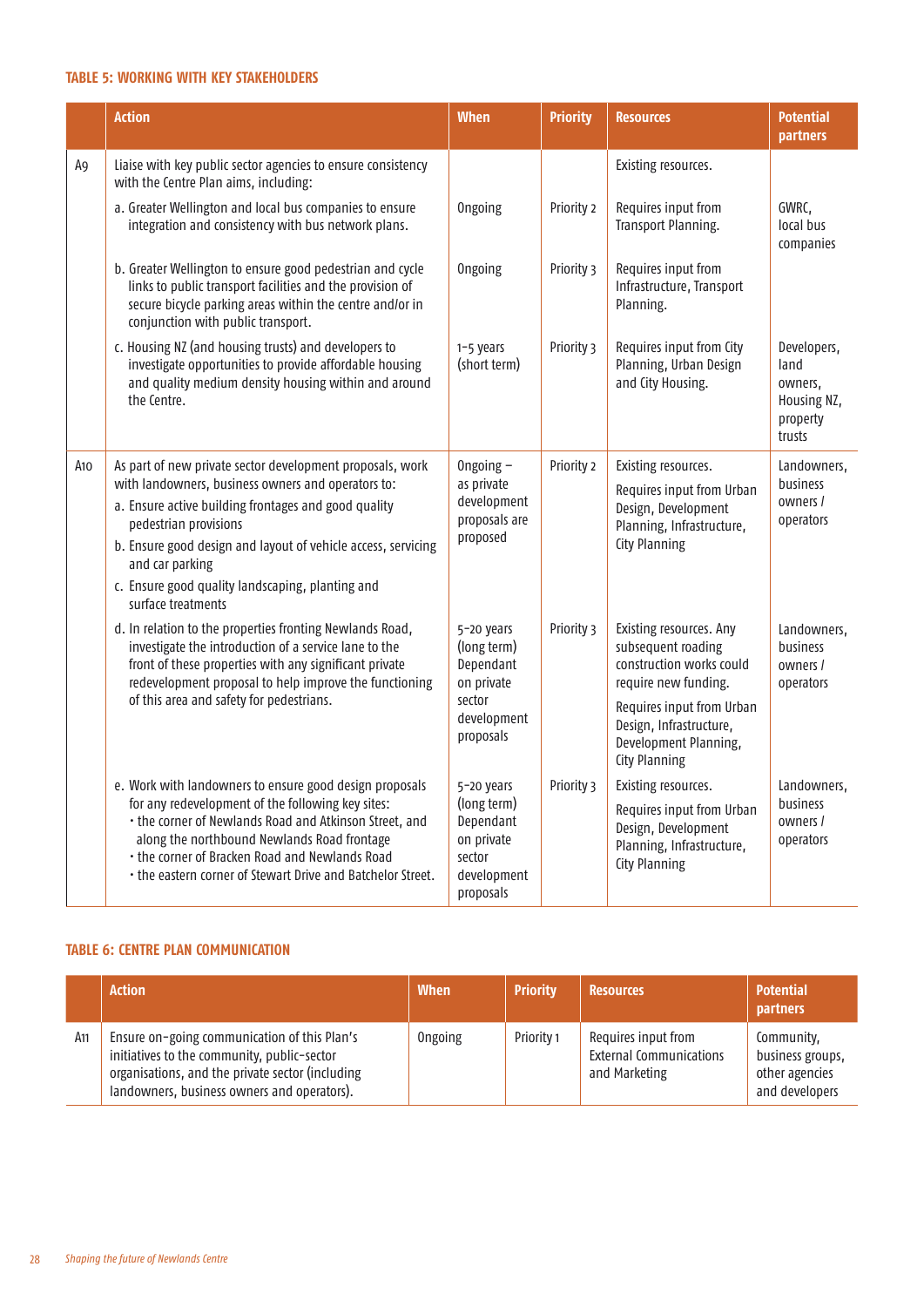#### 3.4.4 Working within Council

The Council also has to ensure its own operations and activities are consistent with and help support the achievement of the Centre Plan's goals. Table 7 highlights actions that are important to the Centre Plan and that the Council has direct responsibility for. They include for example, ensuring adequate project support, ensuring supporting policy frameworks including the District Plan and finance policy, Asset Management Planning, and investigating potential development opportunities and options for Council-owned land.

#### **TABLE 7 – WORKING WITHIN COUNCIL**

|                 | <b>Action</b>                                                                                                                                                                                                                                                                                                                                                                                                                                                                                                                               | <b>When</b>                                                                                        | <b>Priority</b>                        | <b>Resources</b>                                                                                                                                                                                                                                                                                                                                                        | <b>Potential</b><br>partners                           |
|-----------------|---------------------------------------------------------------------------------------------------------------------------------------------------------------------------------------------------------------------------------------------------------------------------------------------------------------------------------------------------------------------------------------------------------------------------------------------------------------------------------------------------------------------------------------------|----------------------------------------------------------------------------------------------------|----------------------------------------|-------------------------------------------------------------------------------------------------------------------------------------------------------------------------------------------------------------------------------------------------------------------------------------------------------------------------------------------------------------------------|--------------------------------------------------------|
| A12             | Ensure on-going project support for initial<br>implementation phases of the Centre Plan.                                                                                                                                                                                                                                                                                                                                                                                                                                                    | 1-5 years<br>(short term)                                                                          | Priority 1                             | Requires re-prioritisation of<br>existing resources.<br>Requires input from Project                                                                                                                                                                                                                                                                                     |                                                        |
| A13             | Review and amend Asset Management Plans and<br>operational policy to ensure Council infrastructure<br>works, upgrades or improvements are consistent<br>with the aims of the Newlands Centre Plan.                                                                                                                                                                                                                                                                                                                                          | Ongoing<br>and as new<br>projects are<br>confirmed<br>through the<br>LTCCP/ Annual<br>Plan process | Priority 1                             | Management Office.<br>Existing resources.<br>Requires input from Infrastructure,<br>Transport Planning, Parks and<br>Gardens, Urban Design,<br>City Planning.                                                                                                                                                                                                           | Capacity                                               |
| A14             | Review Council's development contributions<br>approach for Newlands Centre to ensure the<br>growth component of new infrastructure is<br>adequately included.                                                                                                                                                                                                                                                                                                                                                                               | 1-5 years<br>(short term)                                                                          | Priority 2                             | Existing resources.<br>Requires input from Policy, Finance<br>and Parks and Gardens.                                                                                                                                                                                                                                                                                    | Landowners,<br>property<br>developers                  |
| A <sub>15</sub> | Undertake a master-planning exercise for the<br>Newlands Park area to develop up more detailed<br>plans for future use of the park as a sportsfield and<br>community park. To include consideration of new<br>facilities such as a new playground, incorporation<br>of an all weather track/fitness course, a walkway<br>link to Robert Street and the expanded youth<br>facilities. Would also consider the provision of<br>parking and better drainage facilities to support<br>the park's operation.                                     | 1-5 years<br>(short term)                                                                          | Priority 2                             | Existing resources.<br>To be led by Parks and Gardens.<br>Requires input from City Planning,<br>Infrastructure, Transport Planning,<br>Urban Design, City Communities,<br>Property.<br>Implementation would take place<br>in the long term (5-20 years) and<br>would require new funding.                                                                               | Landowners,<br>Capacity                                |
| A16             | Investigate specific opportunities to improve the<br>utilisation and efficiency of Council property assets<br>to help achieve the revitalisation goals of the<br>Centre Plan, including:<br>a. Investigating the opportunities and their<br>feasibility for the use and/or redevelopment<br>of the former Community House site (Council-<br>owned reserve land).<br>b. Investigating the feasibility of re-opening<br>Atkinson Street to limited vehicle traffic (e.g.<br>left-in left-out).<br>c. Working with the Newlands Volunteer Fire | 1-5 years<br>(short term)<br>1-5 years<br>(short term)<br>1-5 years                                | Priority 2<br>Priority 2<br>Priority 3 | Existing resources.<br>Requires input from Property,<br>Infrastructure, Transport Planning,<br>Urban Design, Parks and Gardens,<br>City Communities, City Planning,<br>Development Planning.<br>Implementation would be<br>dependant on the results of the<br>work undertaken - likely to take<br>place in the long term (5-20 years)<br>and would require new funding. | Landowners,<br><b>Business</b><br>owners/<br>operators |
|                 | Brigade to explore the relocation of the<br>Newlands Fire Station to a larger, more fit-for-<br>purpose site.                                                                                                                                                                                                                                                                                                                                                                                                                               | (short term)                                                                                       |                                        |                                                                                                                                                                                                                                                                                                                                                                         |                                                        |